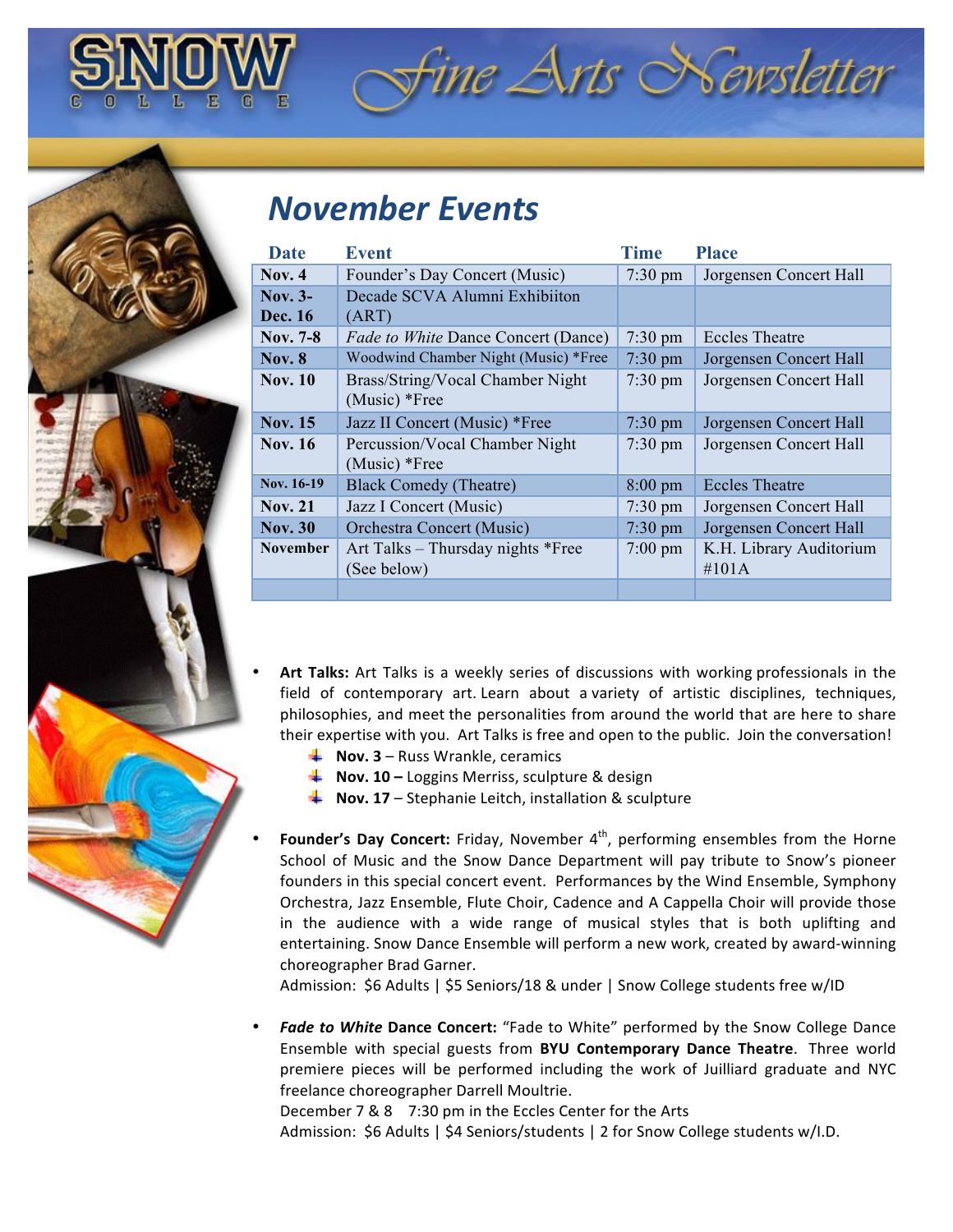### • **"Black!Comedy,"!by!Peter!Shaffer!–!Directed!by!Brad!V.!Olsen**

Nov. 16-19, 2011 Admission: \$7.50 Adults | \$6.50 Seniors/5-18 yrs. | SC students \$2

Struggling artist Brindsley Miller and his fiancée Carol are having a party with the aim of impressing Carol's bombastic father, Colonel Melkett, and his millionaire friend. They have borrowed (without permission) the furniture and effects of a neighbor, the fussy Harold Gorringe, to make the flat more presentable. Before the guests arrive the main fuse blows, plunging the flat into darkness; only we, the audience, can see what is happening. A collection of colorful characters arrives including Brindsley's true love, the caustic and willful Clea. Brindsley must return Harold's furniture before the lights are restored, and keep Carol and the other guests in the dark about Clea's arrival.

**Jazz I Concert:** On Monday, Nov. 21<sup>st</sup>, the Snow College Jazz Ensemble I will be presenting an electrifying evening of music featuring the works of Dizzy Gillespie. The evening will also feature guest soloist, trumpeter, Brandon Lee. This night of music will be exciting, as the Snow College Jazz Ensemble I capture the pop and sizzle of one of the most innovative musicians in jazz.

Admission: \$6 Adults | \$5 Seniors/18 & under | Snow College students free w/ID

• **Orchestra Concert:** Come join us for an evening of light classics performed by the Snow College Symphony and Chamber Orchestras on Wednesday, November 30<sup>th</sup> at 7:30 PM in the Jorgensen Concert Hall. The concert will include the well-known works Palladio by Karl Jenkins (music from the De Beers diamond television commercials), Danse Macabre by Camille Saint-Saens, Hector Berlioz's Hungarian March, and Tchaikovsky's Serenade for Strings. We will conclude the evening with some Christmas music that is sure to brighten your Holiday Season.

Admission: \$6 Adults | \$5 Seniors/18 & under | Snow College students free w/ID



An exhibiton of works by snow college visual arts alumni from 2001 - 2011 coinciding with the annual founder's day celebration events

### **exhibition dates:** november 4th - december 16th, 2011

## **opening reception:**

november 4, 2011 from 6-8 pm

• gallery hours are m-f 8:30 am - 5:30 pm all events are free and open to the public visit us **@**  www.snow.edu/art/gallery

 $NOV$  3 > DEC 16

*If you have any questions or if you would like to reserve tickets call the Snow(College(Box(Office(at((435)(283I7472(or((435)(283I7478*